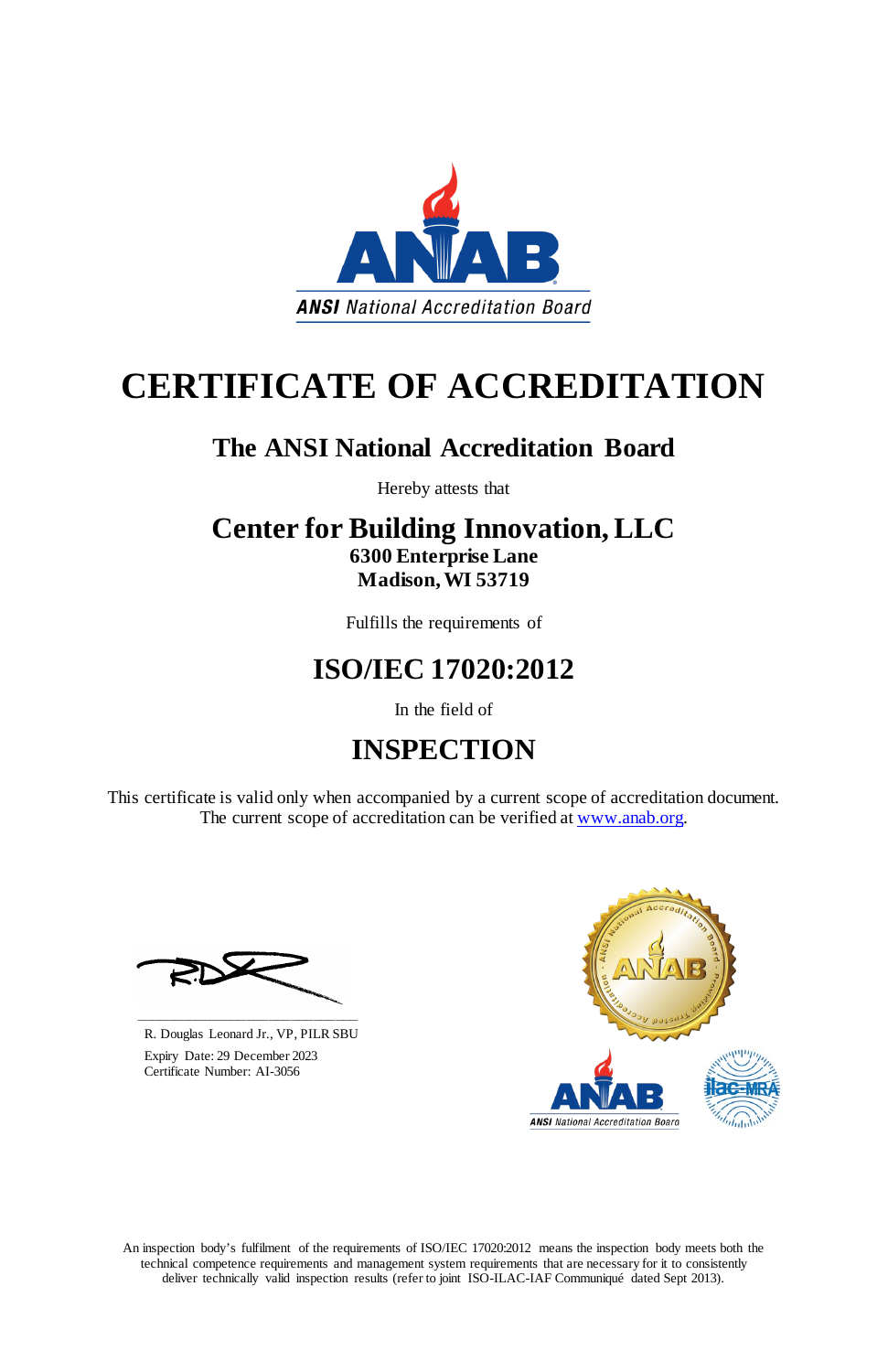

### **SCOPE OF ACCREDITATION TO ISO/IEC 17020:2012**

### **Center for Building Innovation, LLC**

6300 Enterprise Lane Madison, WI 53719

John Fredrick 608-310-6733 / [jfredrick@qualtim.com](mailto:jfredrick@qualtim.com)

#### **INSPECTION TYPE A (THIRD-PARTY) BODY**

Valid to: **December 29, 2023** Certificate Number: **AI-3056** 

**Construction Materials**

| <b>Items, Materials OR</b><br><b>Products Inspected</b> | <b>Type and Range of</b><br><b>Inspection</b>                |  | <b>Methods and Procedures</b> |  |
|---------------------------------------------------------|--------------------------------------------------------------|--|-------------------------------|--|
| <b>Quality Assurance Program</b>                        | <b>Client Quality Assurance</b><br><b>Program Compliance</b> |  | QP 7.12, IF 1                 |  |
| <b>Engineered Wood Products</b>                         | <b>Glue Laminated Beams</b>                                  |  | QP 7.12, IF 2                 |  |
|                                                         | I-Joists                                                     |  | QP 7.12, IF 2                 |  |
|                                                         | <b>Structural Composite Lumber</b>                           |  | QP 7.12, IF 2                 |  |
| Trusses                                                 | <b>Metal Plate Connected Wood</b><br><b>Trusses</b>          |  | QP 7.12, IF 3                 |  |
|                                                         | <b>Heavy Timber Trusses</b>                                  |  | QP 7.12, IF 4                 |  |
| <b>Panel Products</b>                                   | Wood                                                         |  | QP 7.12, IF 5                 |  |
|                                                         | Fiberboard                                                   |  | QP 7.12, IF 5                 |  |
|                                                         | Composite                                                    |  | QP 7.12, IF 5                 |  |
|                                                         | Gypsum                                                       |  | QP 7.12, IF 5                 |  |
|                                                         | <b>Foam Plastic Insulative</b><br><b>Sheathing</b>           |  | QP 7.12, IF 5                 |  |
|                                                         | Magnesium Oxide                                              |  | QP 7.12, IF 5                 |  |
|                                                         |                                                              |  |                               |  |